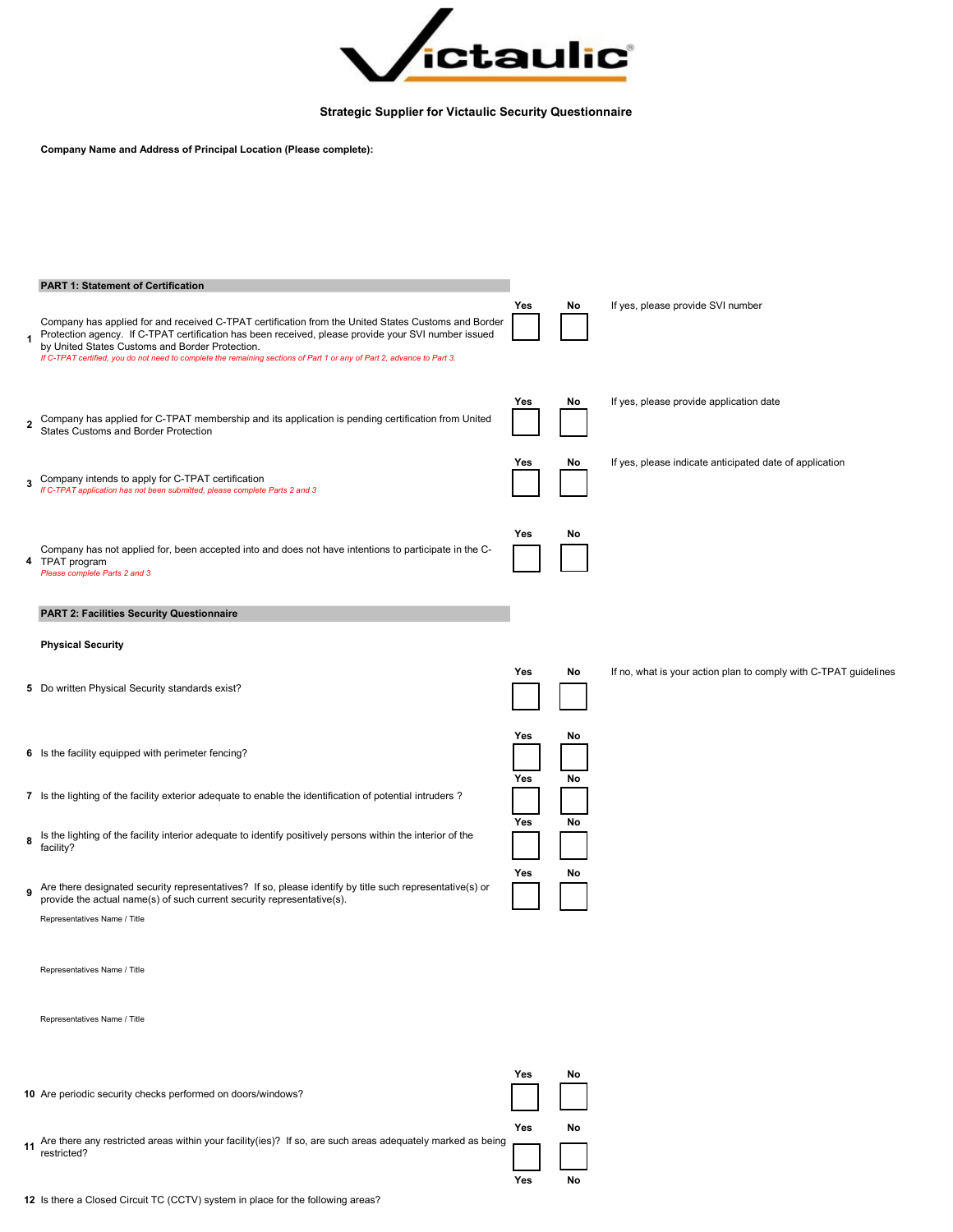



## Strategic Supplier for Victaulic Security Questionnaire Continued

| 20 Do procedures exist to remove unauthorized persons?                        | Yes<br>No              | If no, what is your action plan to comply with C-TPAT guidelines |
|-------------------------------------------------------------------------------|------------------------|------------------------------------------------------------------|
| 21 Does parking exist adjacent to cargo handling and storage areas?           | Yes<br>No              |                                                                  |
| 22 Are Security personnel located on the shipping dock?                       | Yes<br>No              |                                                                  |
|                                                                               |                        |                                                                  |
| <b>Personnel Security</b>                                                     |                        |                                                                  |
| 23 Are potential employees personal information verified prior to employment? | No<br>Yes              | If no, what is your action plan to comply with C-TPAT guidelines |
| 24 Do procedures exist for personnel termination?                             | No<br>Yes<br>No<br>Yes |                                                                  |